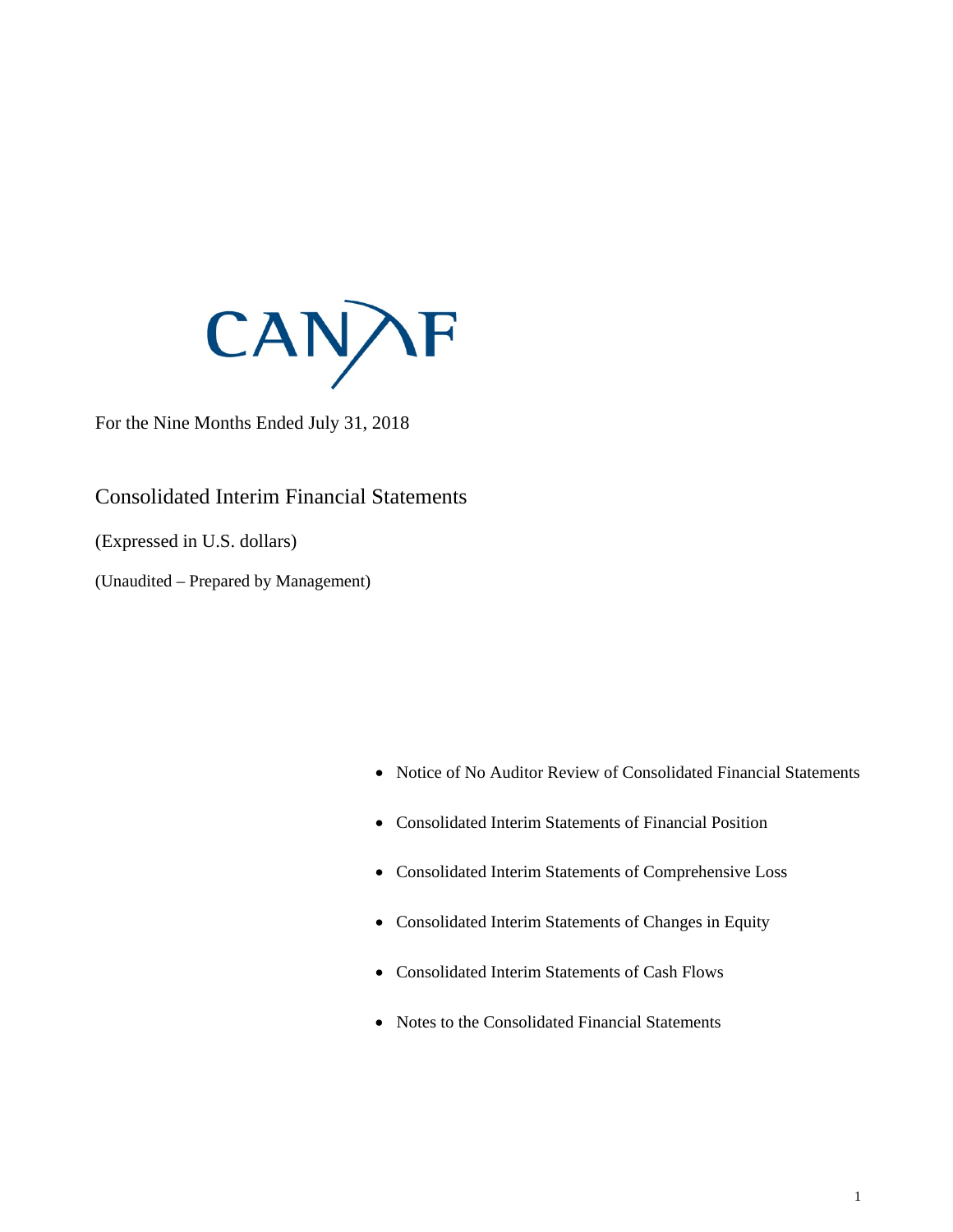#### **NOTICE OF NO AUDITOR REVIEW OF CONSOLIDATED INTERIM FINANCIAL STATEMENTS**

Under National Instrument 51-102, Part 4, subsection 4.3(3), if an auditor has not performed a review of the consolidated interim financial statements, they must be accompanied by a notice indicating that the financial statements have not been reviewed by an auditor.

The accompanying unaudited consolidated interim financial statements of Canaf Group Inc. for the period ended July 31, 2018 have been prepared by management and approved by the Audit Committee and the Board of Directors of the Corporation and are the responsibility of the Corporation's management.

The Corporation's independent auditor has not performed a review of these consolidated interim financial statements in accordance with the standards established by the Canadian Institute of Chartered Accountants for a review of consolidated interim financial statements by an entity's auditor.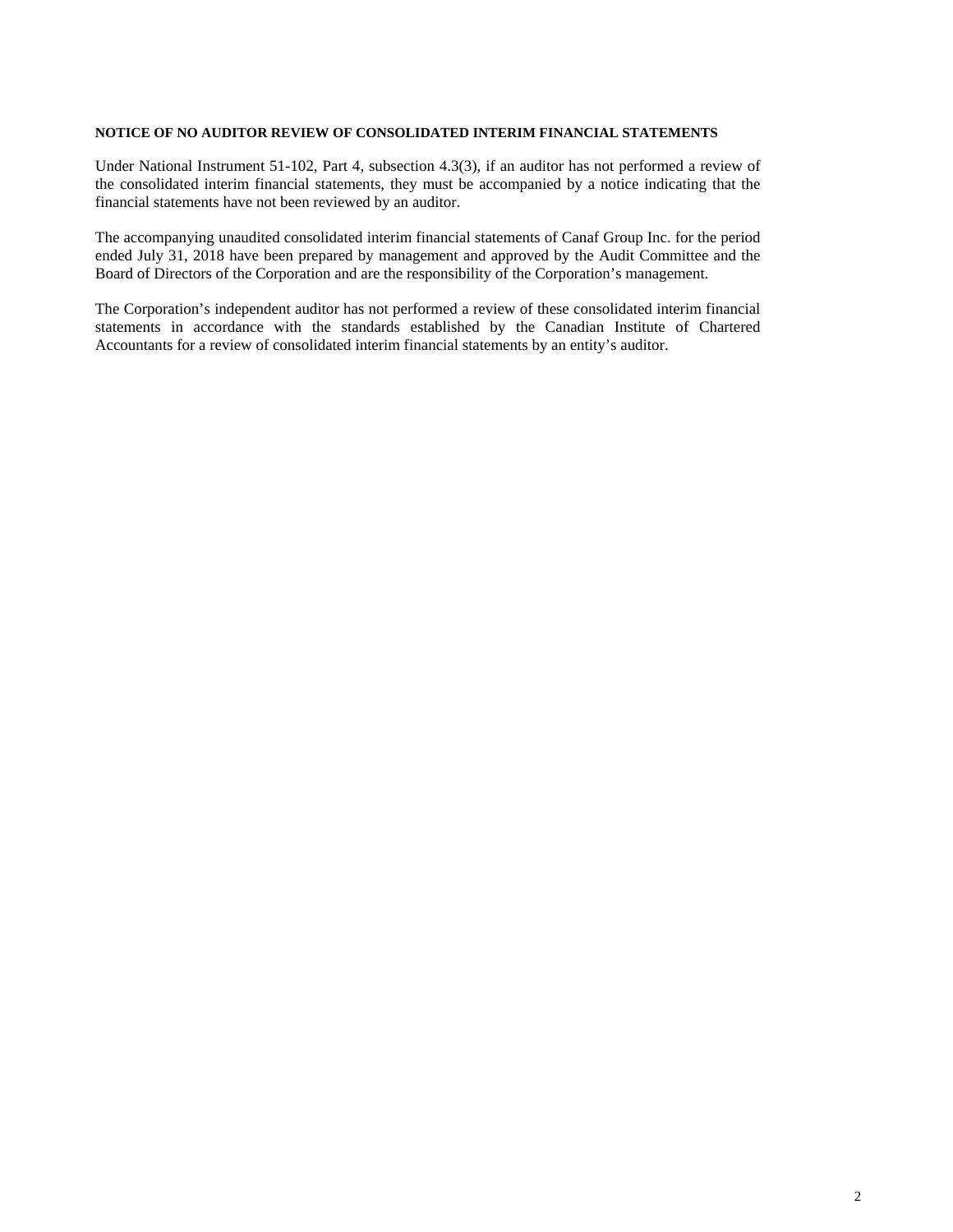## Consolidated Interim Statements of Financial Position

(Expressed in U.S. Dollars)

(Unaudited)

### **Statement of Financial Performance**

|                                        |                | April 30,   | October 31, |
|----------------------------------------|----------------|-------------|-------------|
|                                        | <b>Note</b>    | 2018        | 2017        |
|                                        |                | \$          | \$          |
| <b>ASSETS</b>                          |                |             |             |
| <b>CURRENT</b>                         |                |             |             |
| Cash                                   |                | 1,252,240   | 453,609     |
| <b>Trade Receivables</b>               | 14             | 1,682,075   | 1,314,828   |
| Income Taxes Receivable                |                |             |             |
| Sales Tax Receivable                   | $\overline{4}$ | 20,078      | 357         |
| Inventories                            | 5              | 685,983     | 472,221     |
| Prepaid Expense and Deposits           |                | 25,496      | 36,220      |
|                                        |                | 3,665,873   | 2,277,235   |
| NON-CURRENT                            |                |             |             |
| Property, Plant and Equipment          | 6              | 808,845     | 1,037,996   |
| Intangible                             |                | 1           | 1           |
|                                        |                | 4,474,719   | 3,315,232   |
| <b>LIABILITIES</b>                     |                |             |             |
| <b>CURRENT</b>                         |                |             |             |
| Trade and Other Payables               | $\tau$         | 1,684,853   | 757,875     |
| Sales Tax Payable                      |                | (859)       | 32,010      |
| Income Taxes Payable                   |                | 72,029      | 77,805      |
| Current Portion of Bank Loan           | 8              | 174,801     | 310,819     |
|                                        |                | 1,930,824   | 1,178,509   |
| NON-CURRENT                            |                |             |             |
| Bank Loan                              | 8              |             | 106,063     |
| Deferred Tax Liability                 |                |             | 122,022     |
|                                        |                | 1,930,824   | 1,406,594   |
| <b>SHAREHOLDERS' EQUITY</b>            |                |             |             |
| Share Capital                          | 9              | 8,079,463   | 8,079,463   |
| Accumulated Other Comprehensive Loss - |                |             |             |
| Foreign Currency Translation Reserve   |                | (1,344,476) | (1,463,628) |
| Deficit                                |                | (4,191,092) | (4,707,197) |
|                                        |                | 2,543,895   | 1,908,638   |
|                                        |                | 4,474,718   | 3,315,232   |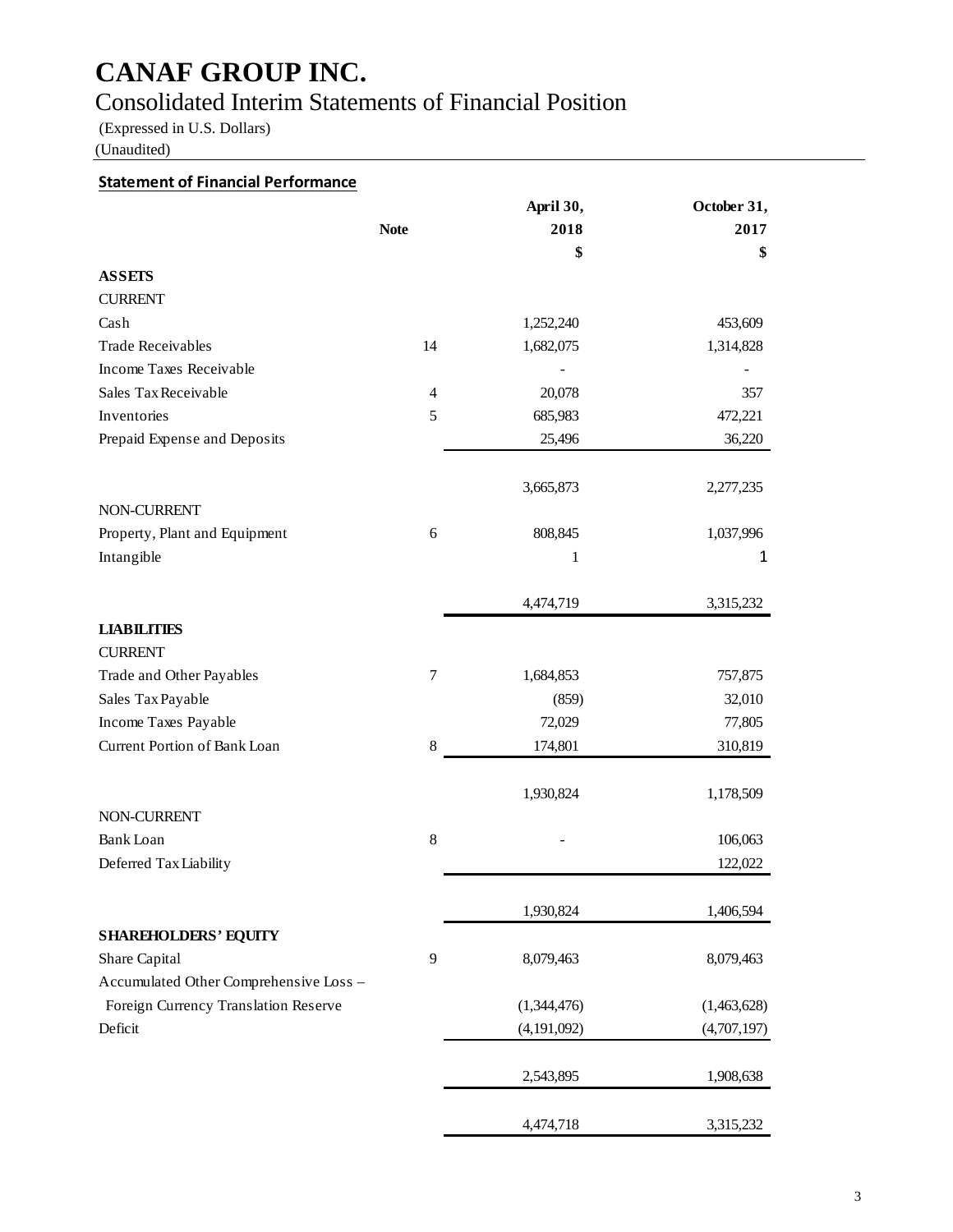Nature of Operations (Note 1) Economic Dependence (Note 14) Commitment (Note 15) Segment Information (Note 16) Subsequent Event (Note 19)

The accompanying notes are an integral part of the consolidated financial statements.

Approved on Behalf of the Board:

*"Christopher Way" "Kevin Corrigan"* Christopher Way, Director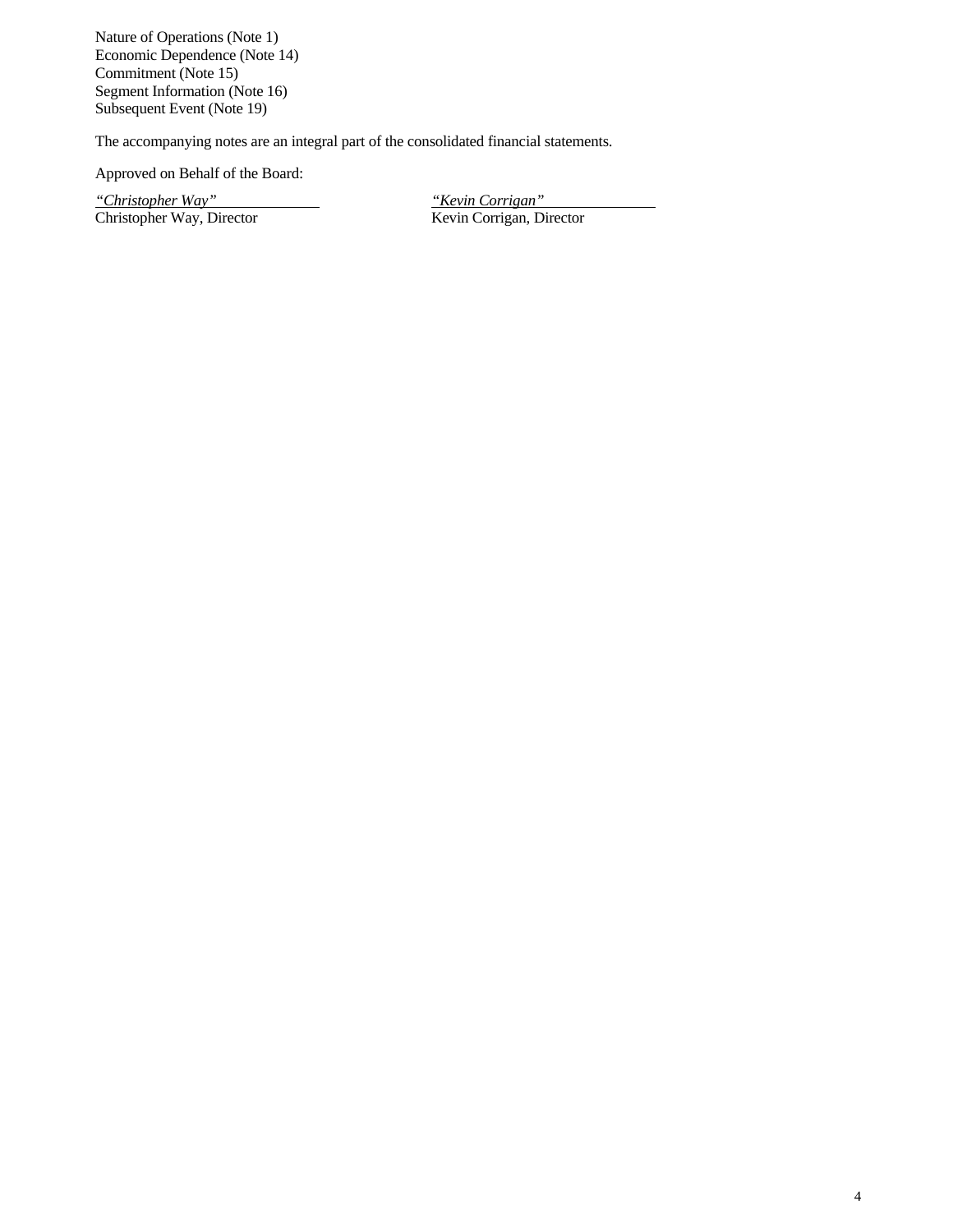## Consolidated Interim Statements of Comprehensive Loss

(Expressed in U.S. Dollars)

(Unaudited)

#### **Income Statement**

|                                          |             |             | 3 Months Ended |                 | 9 Months Ended |                |                 |  |
|------------------------------------------|-------------|-------------|----------------|-----------------|----------------|----------------|-----------------|--|
|                                          |             | July 31     | <b>July 31</b> |                 | July 31        | <b>July 31</b> |                 |  |
|                                          | <b>Note</b> | 2018        | 2017           | <b>Variance</b> | 2018           | 2017           | <b>Variance</b> |  |
|                                          |             | \$          | \$             |                 | \$             | \$             |                 |  |
| <b>SALES</b>                             |             | 3,444,253   | 1,961,208      | 1,483,045       | 12,137,604     | 8,443,667      | 3,693,937       |  |
| <b>COST OF SALES</b>                     | 12          | (3,209,160) | (1,756,888)    | (1,452,272)     | (11, 204, 417) | (7,554,442)    | (3,649,975)     |  |
| <b>GROSS PROFIT</b>                      |             | 235,093     | 204,320        | 30,773          | 933,187        | 889,225        | 43,962          |  |
| <b>EXPENSES</b>                          |             |             |                |                 |                |                |                 |  |
| General and Administrative               | 13          | (140,009)   | (105, 199)     | (34,810)        | (418,788)      | (312, 829)     | (105,959)       |  |
| Interest on Bank Loan                    | 8           | (5,838)     | (12,762)       | 6,924           | (25,747)       | (42, 420)      | 16,673          |  |
|                                          |             |             |                |                 |                |                |                 |  |
|                                          |             | (145, 847)  | (117,961)      | (27, 886)       | (444, 535)     | (355, 249)     | (89, 286)       |  |
| <b>INCOME BEFORE OTHER ITEM</b>          |             | 89,246      | 86,359         | 2,887           | 488,652        | 533,976        | $-45,324$       |  |
| Interest Income                          |             | 8,546       | 2,996          | 5,550           | 53,645         | 12,177         | 41,468          |  |
| <b>INCOME BEFORE INCOME TAXES</b>        |             | 97,792      | 89,355         | 8,437           | 542,297        | 546,153        | $-3,856$        |  |
| Income Tax Recovery (Expense)            |             | (32, 784)   | 76,709         | (109, 493)      | (26, 192)      | 49,563         | (75, 755)       |  |
| <b>NET INCOME FOR THE PERIOD</b>         |             | 65,008      | 166,064        | $-101,056$      | 516,105        | 595,716        | $-79,611$       |  |
| OTHER COMPREHENSIVE INCOME (LOSS)        |             |             | 1.00           |                 |                | 1.00           |                 |  |
| Foreign Currency Translation (Loss) Gain |             | $-115,670$  | 21,732         | $-137,402$      | 119,153        | 27,014         | 92,139          |  |
| NET COMPREHENSIVE INCOME FOR THE YEAR    |             | $-50,662$   | 187,796        | $-238,458$      | 635,257        | 622,730        | 12,527          |  |

The accompanying notes are an integral part of the consolidated financial statements.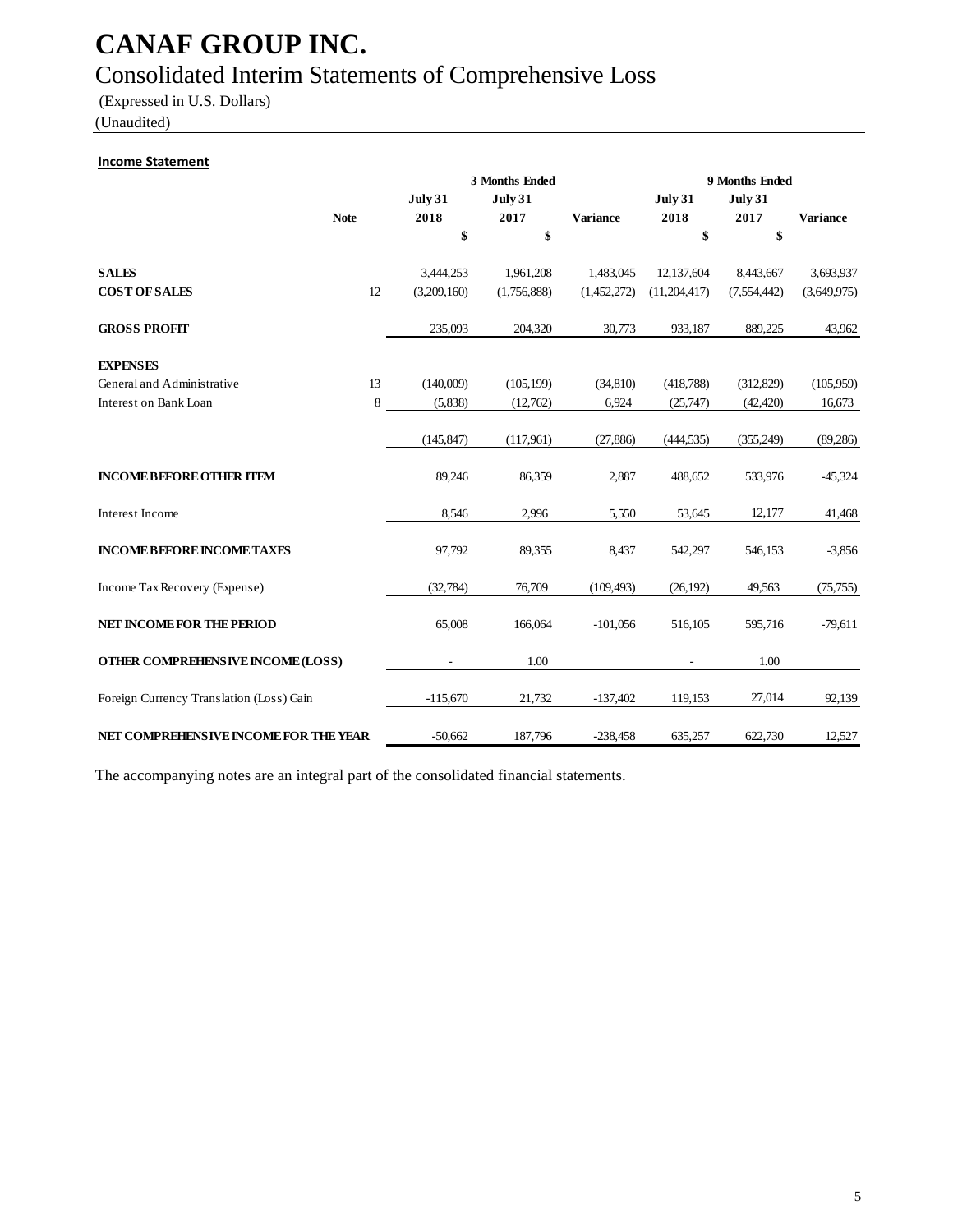## Consolidated Interim Statements of Changes in Equity

(Expressed in U.S. Dollars)

(Unaudited)

|                                   | <b>Number of Common</b><br><b>Shares</b> | <b>Share Capital</b><br>\$ | <b>Foreign Currency</b><br><b>Translation Reserve</b><br>\$ | Deficit<br>\$            | <b>Total Shareholders'</b><br><b>Equity</b><br>\$ |
|-----------------------------------|------------------------------------------|----------------------------|-------------------------------------------------------------|--------------------------|---------------------------------------------------|
|                                   |                                          |                            |                                                             |                          |                                                   |
| Balance, October 31, 2016         | 47, 426, 195                             | 8,079,463                  | (1,361,484)                                                 | (5,249,005)              | 1,468,974                                         |
| Net Income for the Period         |                                          |                            |                                                             | 197,691                  | 197,691                                           |
| Foreign Currency Translation Gain |                                          |                            | 530                                                         |                          | 530                                               |
| Balance, January 31, 2017         | 47, 426, 195                             | 8,079,463                  | (1,360,954)                                                 | (5,051,314)              | 1,667,195                                         |
| Balance, October 31, 2017         | 47,426,195                               | 8,079,463                  | (1,463,628)                                                 | (4,707,197)              | 1,908,638                                         |
| Net Income for the Period         | $\overline{\phantom{a}}$                 |                            |                                                             | 516,105                  | 516,105                                           |
| Foreign Currency Translation Gain | $\overline{\phantom{0}}$                 |                            | 119,153                                                     | $\overline{\phantom{a}}$ | 119,153                                           |
| <b>Balance, July 31, 2017</b>     | 47,426,195                               | 8,079,463                  | (1,344,475)                                                 | (4,191,092)              | 2,543,895                                         |

The accompanying notes are an integral part of the consolidated financial statements.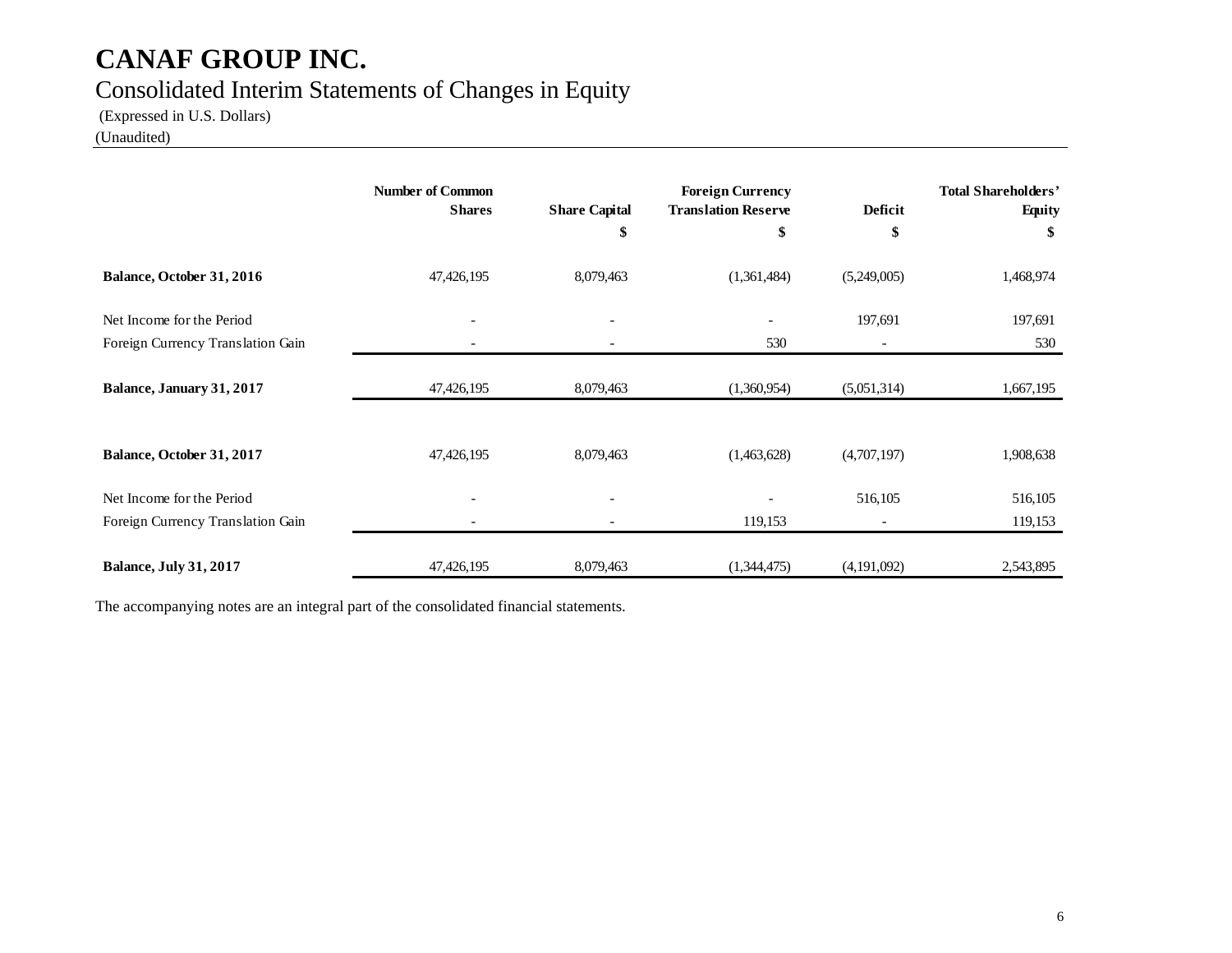## Consolidated Interim Statements of Cash Flows

For the Nine Months Ended July 31, 2018 and 2017

### (Expressed in U.S. Dollars)

(Unaudited)

|                                             |             | 9 Months Ended  |                 |
|---------------------------------------------|-------------|-----------------|-----------------|
|                                             |             | July 31<br>2018 | July 31<br>2017 |
|                                             | <b>Note</b> | \$              | \$              |
| CASH PROVIDED BY (USED FOR):                |             |                 |                 |
| <b>OPERATING ACTIVITIES</b>                 |             |                 |                 |
| Net Income for the period                   |             | 516,105         | 595,716         |
| Non-Cash Items                              |             |                 |                 |
| Depreciation - Cost of Sales                |             | 307,927         | 293,312         |
|                                             |             | 824,032         | 889,028         |
| Change in Non-Cash Working Capital Accounts | 11          | 176,304         | (174, 219)      |
|                                             |             | 1,000,336       | 714,809         |
| <b>FINANCING ACTIVITY</b>                   |             |                 |                 |
| Principal Repayments of Bank Loan           |             | (242,081)       | (212, 152)      |
| <b>INVESTING ACTIVITY</b>                   |             |                 |                 |
| Purchase of Property, Plant and Equipment   |             | (78, 776)       | (238, 866)      |
| <b>INCREASE (DECREASE) IN CASH</b>          |             | 679,479         | 263,791         |
| Effect of Exchange Rate Changes on Cash     |             | 119,153         | 27,014          |
| Cash, Beginning of the Period               |             | 453,609         | 380,562         |
| <b>CASH, END OF THE PERIOD</b>              |             | 1,252,240       | 671,367         |

Supplemental Cash Flow Information (Note 11)

The accompanying notes are an integral part of the consolidated financial statements.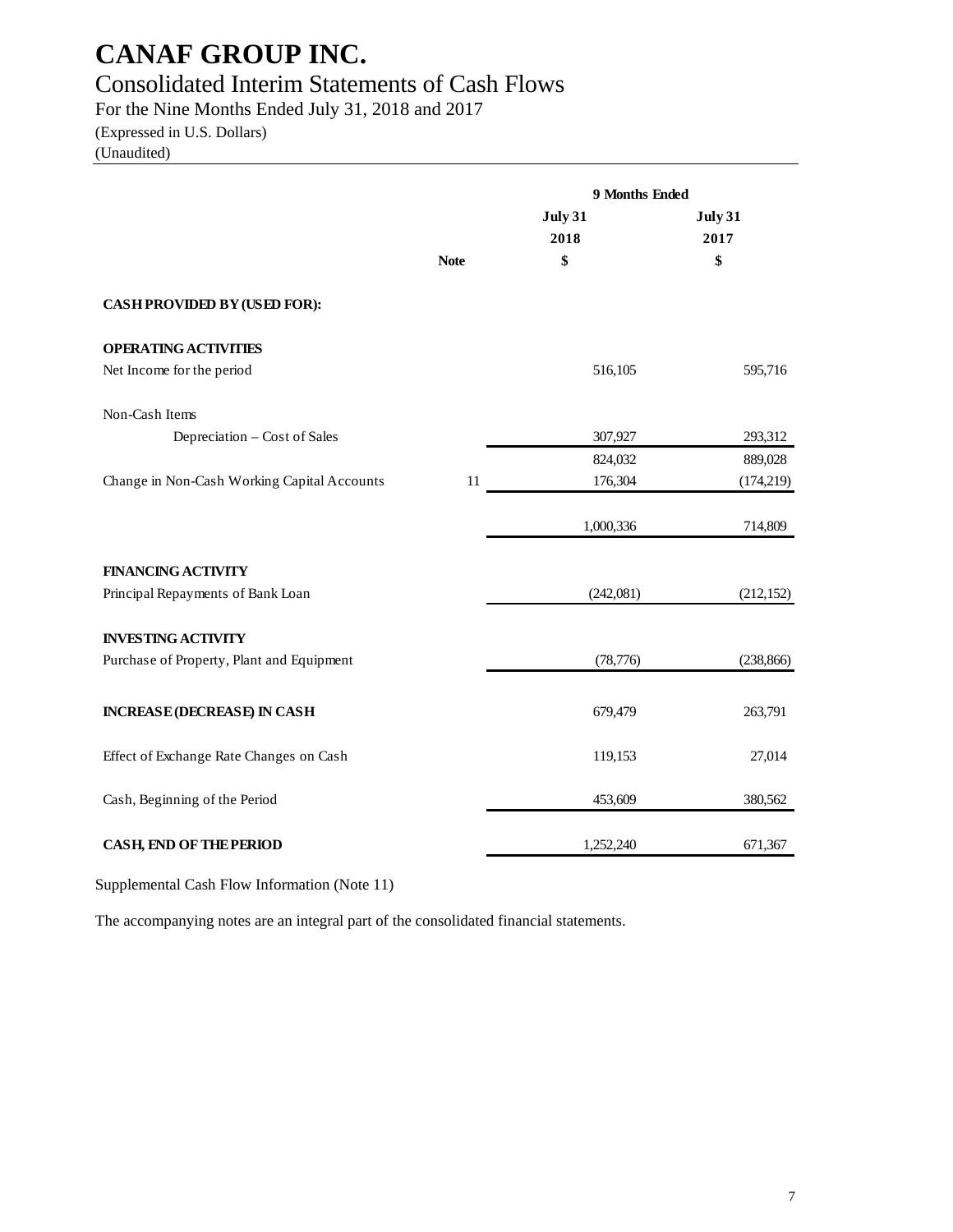## **CANAF INVESTMENTS INC.** Notes to the Interim Consolidated Financial Statements

For the Nine Months Ended July 31, 2018 and 2017

(Expressed in U.S. Dollars)

(Unaudited)

### **NOTE 1 – NATURE OF OPERATIONS**

Canaf Investments Inc., "Formerly Canaf Group Inc." (the "Corporation") is incorporated in the Province of British Columbia and owns and operates a coal processing plant in South Africa which processes coal and coal products into calcine, a coke substitute with a high carbon content.

The head office, principal address, and records office of the Corporation are located at Suite 500 – 666 Burrard Street, Vancouver, British Columbia, Canada, V6C 3P6.

These consolidated financial statements have been prepared in accordance with International Financial Reporting Standards ("IFRS") on the basis that the Corporation is a going concern and will be able to meet its obligations and continue its operations for its next fiscal year.

The Corporation's ability to continue as a going concern is dependent upon its ability to generate profitable operations from its coal processing business. Sales of the Corporation are substantially derived from two customers, and as a result, the Corporation is economically dependent on these customers (Note 14). The Corporation is dependent on the operating cash flows from its coal processing business and the financial support of its shareholders and related parties to finance its operations and to discharge liabilities in the normal course of business. Loss of a customer or reduced sales from a customer may have a material adverse effect on the Corporation's financial condition.

The Corporation has working capital of \$1,735,049 as at July 31, 2018 (as at year end October 31, 2017 - \$1,098,726). Management believes that the Corporation has sufficient cash resources to meet its obligations for at least 12 months from the end of the reporting period.

### **NOTE 2 – SIGNIFICANT ACCOUNTING POLICIES**

### **a) Statement of Compliance**

The consolidated interim financial statements have been prepared in accordance to IAS 34 Interim Financial Reporting using accounting policies consistent with the International Financial Reporting Standards ("IFRSs") issued by the International Accounting Standards Board ("IASB") and Interpretations of the International Financial Reporting Interpretations Committee ("IFRIC").

These consolidated financial statements were approved and authorized for issue by the Board of Directors on September 26, 2018.

### **b) Basis of Preparation**

These consolidated interim financial statements have been prepared on a historical cost basis. Cost is the fair value of the consideration given in exchange for net assets. These consolidated interim financial statements do not include all the information required for full annual financial statements. The consolidated interim financial statements should be read in conjunction with the Corporation's annual financial statements for the year ended October 31, 2017. The accounting policies, methods of computation and presentation applied in these financial statements are consistent with those of the previous financial year.

### **NOTE 3 – ACCOUNTING STANDARDS ISSUED BUT NOT YET EFFECTIVE**

There are no new accounting standards, amendments to standards, and interpretations have been issued but not yet effective up the date of issuance of the Corporation's consolidated financial statements not yet effective that the Corporation intends to adopt when they becomes effective.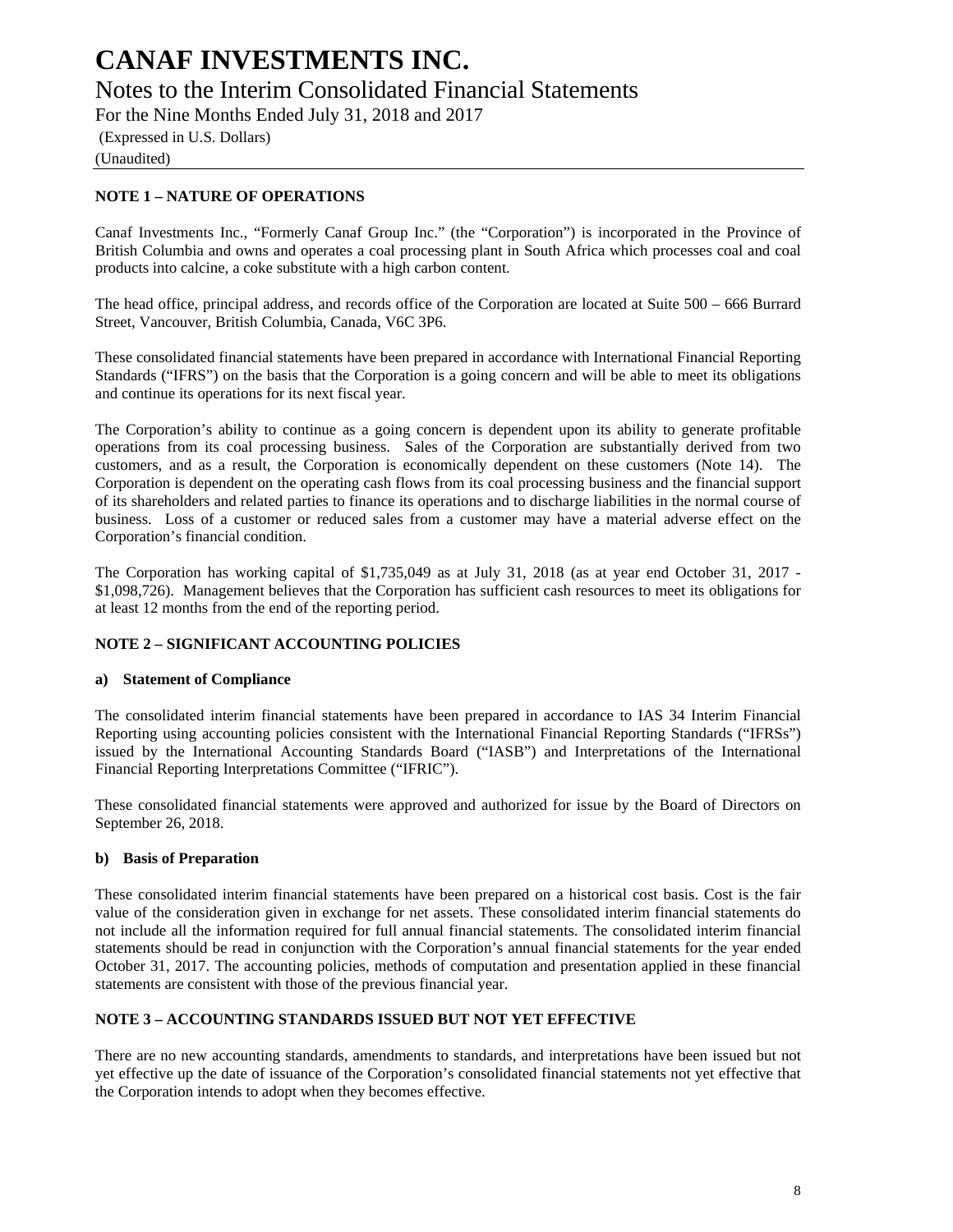## Notes to the Interim Consolidated Financial Statements

For the Nine Months Ended July 31, 2018 and 2017

(Expressed in U.S. Dollars)

(Unaudited)

### **NOTE 4 – SALES TAX (PAYABLE) RECEIVABLE**

|                                                                                                  | <b>July 31,</b><br>2018<br>\$ | October 31,<br>2017<br>S |
|--------------------------------------------------------------------------------------------------|-------------------------------|--------------------------|
| South African Value-Added Tax (Payable) Receivable<br>Canadian Goods and Services Tax Receivable | 20,078<br>859                 | (32,010)<br>357          |
|                                                                                                  | 20,937                        | (31,653)                 |
|                                                                                                  |                               |                          |
| <b>NOTE 5 - INVENTORIES</b>                                                                      |                               |                          |
| <b>Raw Materials</b><br>Finished Goods – Calcine                                                 | 414,400                       | 369,351                  |
|                                                                                                  | 271,583                       | 102,870                  |
|                                                                                                  | 685,983                       | 472,221                  |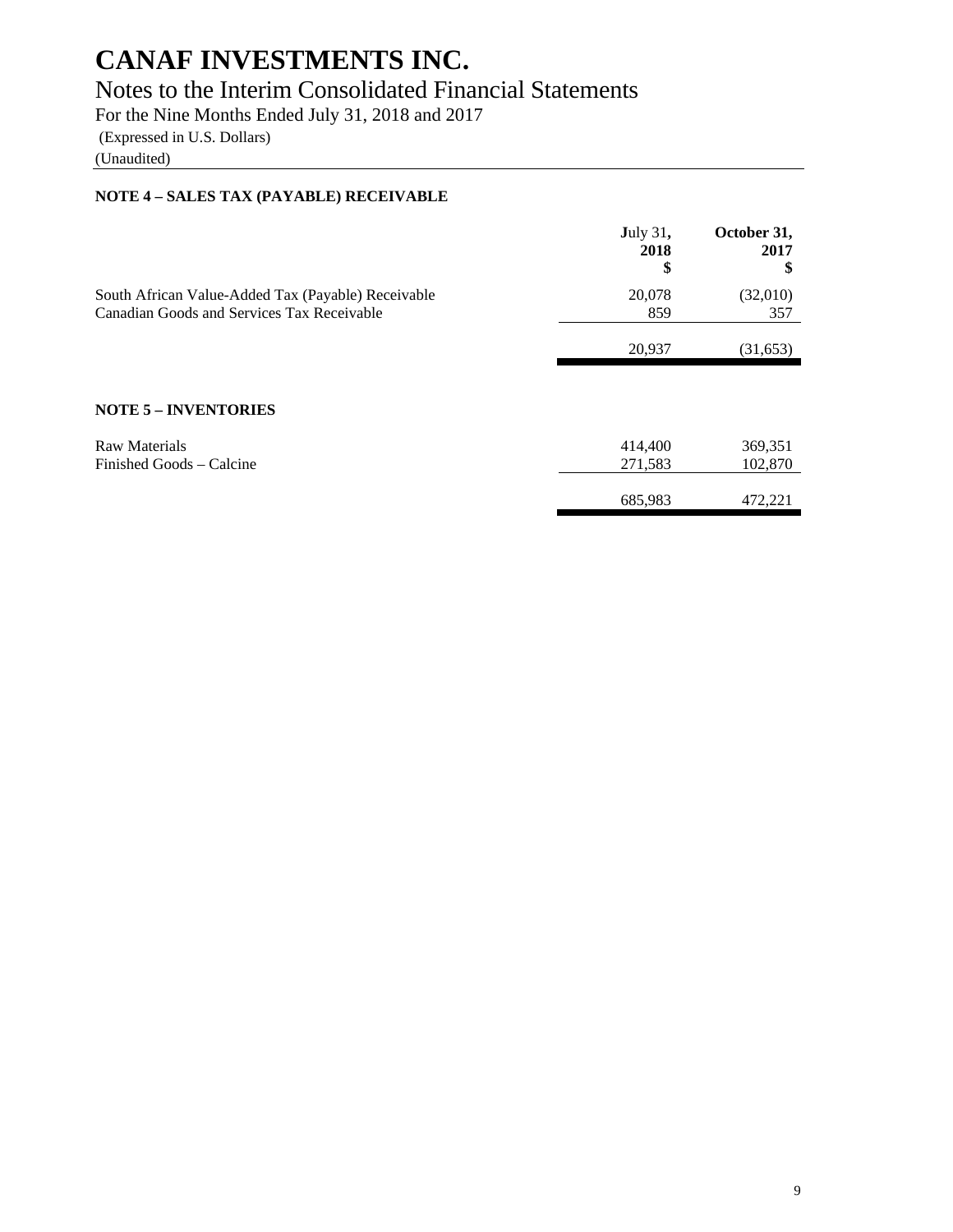Notes to the Interim Consolidated Financial Statements

For the Nine Months Ended July 31, 2018 and 2017

(Expressed in U.S. Dollars)

(Unaudited)

### **NOTE 6 – PROPERTY, PLANT AND EQUIPMENT**

|                                 | Land<br>\$               | <b>Building</b><br>\$ | Computer<br>\$ | <b>Leaseholds</b><br><b>Equipment</b> Improvements<br>\$ | Equipment<br>\$ | Office Furniture &<br><b>Fittings</b><br>\$ | <b>Plant</b> and<br>Equipment<br>\$ | <b>Vehicles</b><br>\$ | <b>Total</b><br>\$ |
|---------------------------------|--------------------------|-----------------------|----------------|----------------------------------------------------------|-----------------|---------------------------------------------|-------------------------------------|-----------------------|--------------------|
| <b>COST</b>                     |                          |                       |                |                                                          |                 |                                             |                                     |                       |                    |
| Balance, October 31, 2016       | 7,423                    | 76,115                | 15,971         | 170,873                                                  | 12,192          | $\overline{\phantom{0}}$                    | 4,711,642                           | 101,159               | 5,095,375          |
| Additions                       | $\overline{\phantom{a}}$ | 89,602                | 598            | $\blacksquare$                                           | 1,681           | 3,323                                       | 88,018                              | 38,944                | 222,166            |
| Foreign Currency Translation    | $\blacksquare$           | (9,008)               | (792)          | (8,112)                                                  | (861)           | $\overline{\phantom{a}}$                    | (144, 256)                          | (4,882)               | (167, 911)         |
| Balance, October 31, 2017       | 7,423                    | 156,709               | 15,777         | 162,761                                                  | 13,012          | 3,323                                       | 4,655,404                           | 135,221               | 5,149,630          |
| Additions                       | ٠                        | 16,423                | 1,387          |                                                          |                 | 955                                         | 78,053                              |                       | 96,818             |
| Foreign Currency Translation    | $\overline{\phantom{a}}$ | (94, 606)             | 1,137          | 13,044                                                   | 1,043           | 222                                         | (1,552,195)                         | (37,208)              | (1,668,563)        |
| Balance, April 30, 2018         | 7,423                    | 78,526                | 18,301         | 175,805                                                  | 14,055          | 4,500                                       | 3,181,262                           | 98,013                | 3,577,885          |
| <b>ACCUMULATED DEPRECIATION</b> |                          |                       |                |                                                          |                 |                                             |                                     |                       |                    |
| Balance, October 31, 2016       |                          | 6,597                 | 15,172         | 163,132                                                  | 10,914          | $\overline{\phantom{0}}$                    | 3,566,537                           | 76,332                | 3,838,684          |
| Depreciation                    |                          | 3,329                 | 382            | 7,296                                                    | 1,113           | ÷.                                          | 363,989                             | 14,576                | 390,685            |
| Foreign Currency Translation    |                          | (501)                 | (742)          | (8,155)                                                  | (581)           | $\overline{\phantom{0}}$                    | (105, 424)                          | (2, 332)              | (117,735)          |
| Balance, October 31, 2017       | ٠                        | 9,425                 | 14,812         | 162,273                                                  | 11,446          | ÷.                                          | 3,825,102                           | 88,576                | 4,111,634          |
| Depreciation                    |                          | 1,669                 | 643            | 409                                                      | 460             | 367                                         | 290,597                             | 13,782                | 307,927            |
| Foreign Currency Translation    |                          | (1,566)               | 1,159          | 12,991                                                   | 601             | 185                                         | (1,622,501)                         | (41,389)              | (1,650,521)        |
| Balance, April 30, 2018         |                          | 9,528                 | 16,614         | 175,673                                                  | 12,507          | 552                                         | 2,493,198                           | 60,969                | 2,769,040          |
| <b>NET BOOK VALUE</b>           |                          |                       |                |                                                          |                 |                                             |                                     |                       |                    |
| Balance, October 31, 2017       | 7,423                    | 147,284               | 965            | 488                                                      | 1,566           | 3,323                                       | 830,302                             | 46,645                | 1,037,996          |
| <b>Balance, April 30, 2018</b>  | 7,423                    | 68,998                | 1,687          | 132                                                      | 1,549           | 3,948                                       | 688,064                             | 37,044                | 808,845            |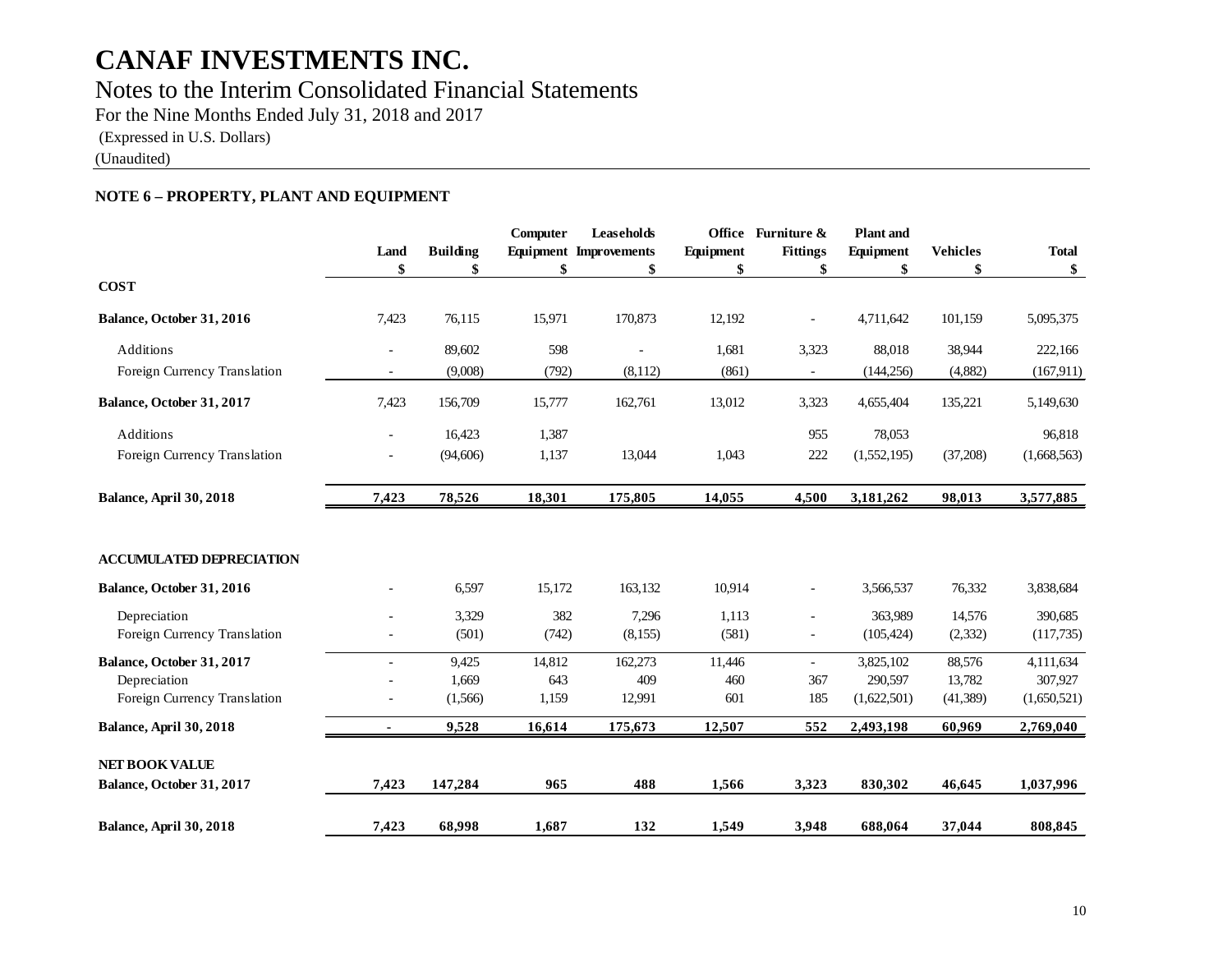## Notes to the Interim Consolidated Financial Statements

For the Nine Months Ended July 31, 2018 and 2017

(Expressed in U.S. Dollars)

(Unaudited)

| <b>NOTE 7 - TRADE AND OTHER PAYABLES</b>  |                               |                           |
|-------------------------------------------|-------------------------------|---------------------------|
|                                           | July 31,<br>2018<br>\$        | October 31,<br>2017<br>\$ |
| <b>Trade Payables</b>                     | 1,636,557                     | 706,085                   |
| Payroll Payable                           | 30,017                        | 27,790                    |
| <b>Accrued Liability</b>                  | 18,279                        | 24,000                    |
|                                           | 1,684,853                     | 757,875                   |
| <b>NOTE 8 - BANK LOAN</b>                 | <b>July 31,</b><br>2018<br>\$ | October 31,<br>2017<br>\$ |
| <b>Bank Loan</b><br>Less: Current Portion | 174,801<br>(174, 801)         | 416,882<br>(310, 819)     |
|                                           |                               | 106,063                   |

The bank loan bears interest at 10.25% per annum, matures on January 7, 2019, and is secured by the Corporation's furnace acquired with the proceeds from the loan. The bank loan is repayable in blended monthly payments of Rand 391,624 (\$29,133 translated at July 31, 2018 exchange rate). During the nine months ended July 31, 2018, interest expense was \$25,747 (July 31, 2017 - \$42,420).

### **NOTE 9 – SHARE CAPITAL**

The Corporation is authorized to issue an unlimited number of common shares without par value. As at July 31, 2018, the Corporation had 47,426,195 common shares issued and outstanding as presented in the consolidated statements of changes in shareholders' equity. There are no stock options and share purchase warrants outstanding as at July 31, 2018 and 2017.

#### **NOTE 10 – RELATED PARTY TRANSACTIONS**

In addition to those transactions disclosed elsewhere in these consolidated financial statements, the Corporation has amounts owed to the following related parties:

- a) During the nine months ended July 31, 2018, the Corporation incurred professional fees of \$38,411 (2017 \$30,282) to an Officer and Director and a former Officer and Director of the Corporation for administration and bookkeeping services.
- b) During the nine months ended July 31, 2018, the Corporation incurred consulting fees of \$65,981 (2017 \$49,900) to an Officer (also a Director) of the Corporation for administration and management services.
- c) During the nine months ended July 31, 2018, the Corporation incurred management fees of \$99,260 (2017 \$91,141) to three Directors of the Corporation for administration and management services in relation to the Corporation's coal processing business in South Africa.

All related party transactions were in the normal course of operations and were measured at the exchange value, which represented the amount of consideration established and agreed to by the related parties.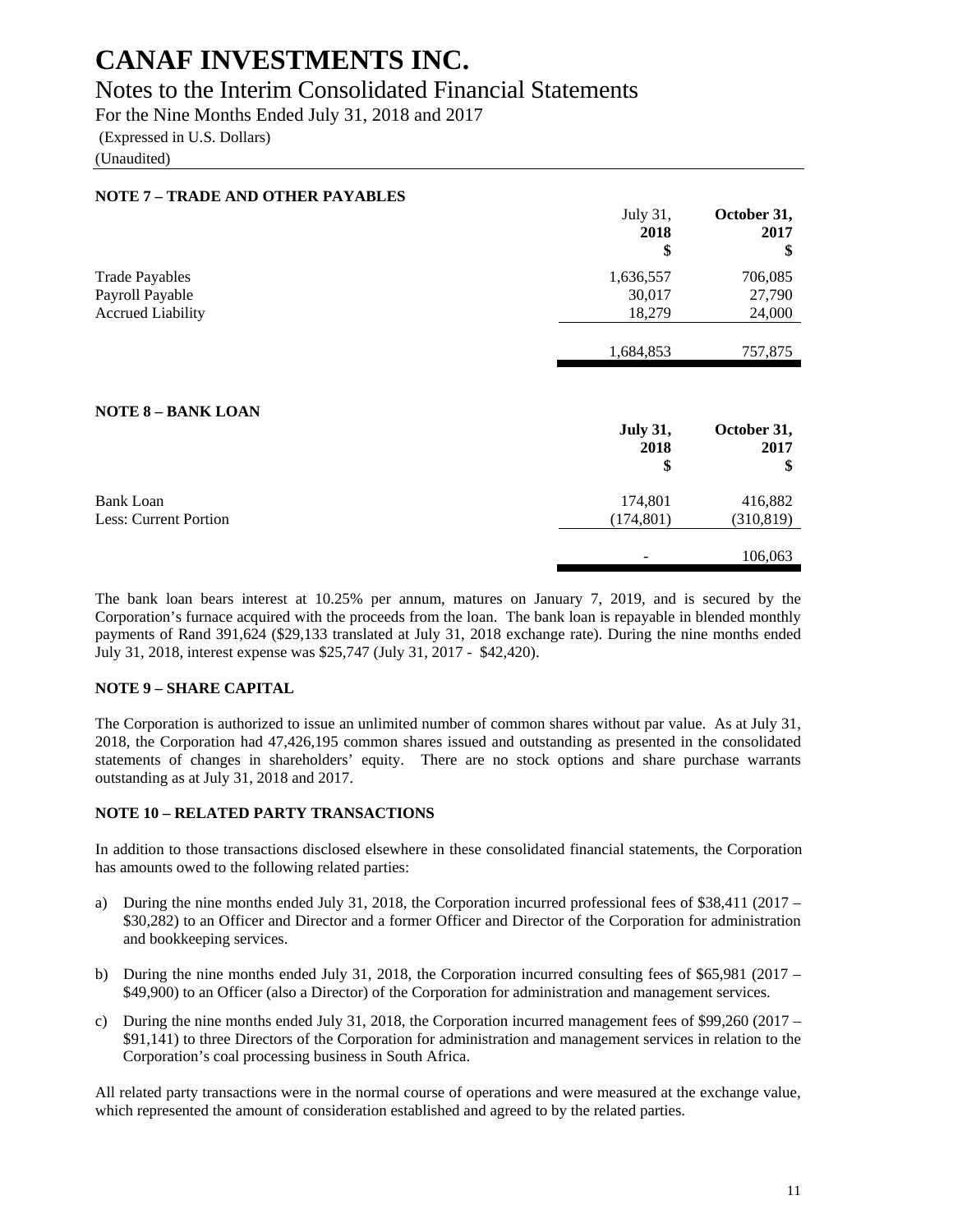## Notes to the Interim Consolidated Financial Statements

For the Nine Months Ended July 31, 2018 and 2017 (Expressed in U.S. Dollars) (Unaudited)

### **NOTE 11 – SUPPLEMENTAL CASH FLOW INFORMATION**

### **a) Change in Non-Cash Working Capital Accounts**

|                                 | July 31<br>2018<br>\$ | July 31<br>2017<br>\$ |
|---------------------------------|-----------------------|-----------------------|
| <b>Trade Receivables</b>        | (367, 247)            | (263, 439)            |
| Income Taxes Receivable         |                       |                       |
| Sales Tax Receivable            | (19,721)              | 16,295                |
| Inventories                     | (213,762)             | (101,271)             |
| Prepaid Expense and Deposits    | 10,724                | (11,946)              |
| Trade and Other Payables        | 926,978               | 191,959               |
| Sales Tax Payable               | (32,869)              | 39,234                |
| Income Taxes Payable/(Deferred) | (5,776)               | (45,051)              |
| Deferred Tax Liability          | (122,022)             |                       |
|                                 | 176,304               | (174.219)             |

### **b) Other Items**

| Interest Paid     | 9 Months Ended |        |  |  |  |
|-------------------|----------------|--------|--|--|--|
|                   | 25.747         | 42,420 |  |  |  |
| Interest Received | 53.645         | 12.177 |  |  |  |
| Income Tax Paid   | 101,606        |        |  |  |  |

#### **NOTE 12 – COST OF SALES**

|                                         | 2018<br>\$ | 2017<br>\$ | 2018<br>\$ | 2017<br>\$ |
|-----------------------------------------|------------|------------|------------|------------|
| Inventories, Beginning of the Year      | 418,389    | 541,996    | 472,221    | 403,329    |
| Analysis Fees                           | 858        | 4,920      | 5,043      | 18,420     |
| Depreciation                            | 100,490    | 100,186    | 306,258    | 293,312    |
| Electricity                             | 127,923    | 44,883     | 385,520    | 224,979    |
| Fuel, Oil and Lubricants                | 7,821      | 5,621      | 30,096     | 31,477     |
| Professional and Project Management Fee | 2,768      | 1,567      | 8.318      | 13,974     |
| <b>Medical Expenses</b>                 | 1,853      | 1,280      | 8,330      | 5,041      |
| <b>Product Purchases</b>                | 2,684,479  | 1,285,173  | 8,864,135  | 5,889,634  |
| Protective Clothing                     | 2,781      | 2,260      | 7,880      | 7,072      |
| Provident Fund                          | 3,165      | 3,134      | 9,648      | 9,109      |
| <b>Machinery Rental</b>                 | 112,946    | 59,936     | 369,281    | 247,385    |
| Repairs and Maintenance                 | 155,020    | 42,757     | 419,233    | 209,032    |
| Salaries and Benefits                   | 99,795     | 97,708     | 307,268    | 291,581    |
| Transportation                          | 176,555    | 70,067     | 696,869    | 414,697    |
| Inventories, End of the Year            | $-685,983$ | $-504,600$ | $-685,983$ | $-504,600$ |
|                                         | 3,208,860  | 1,756,888  | 11,204,117 | 7,554,442  |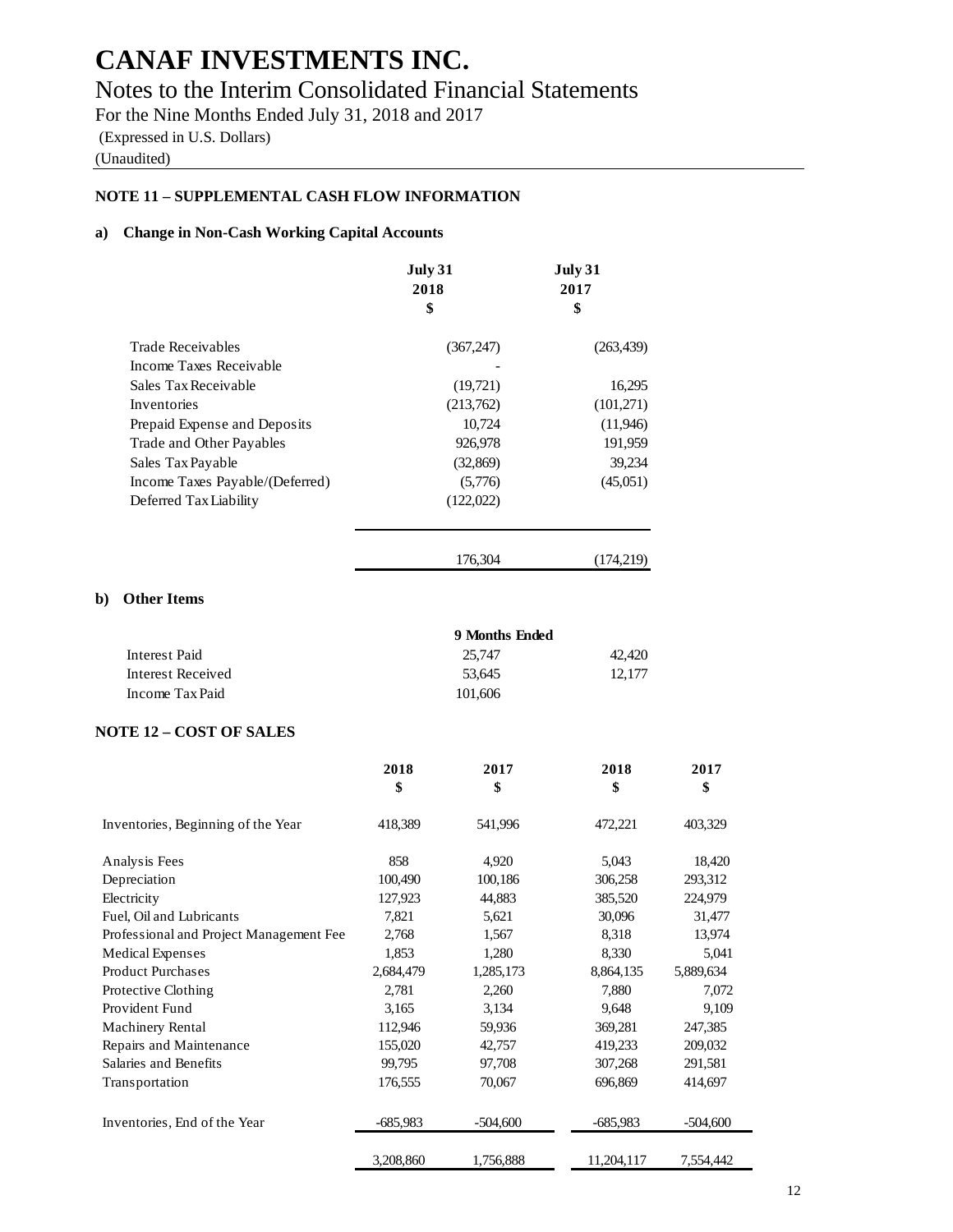Notes to the Interim Consolidated Financial Statements

For the Nine Months Ended July 31, 2018 and 2017 (Expressed in U.S. Dollars) (Unaudited)

### **NOTE 13 – GENERAL AND ADMINISTRATIVE EXPENSES**

### **GENERAL AND ADMIN EXPENSES**

|                                        | 3 Months Ended<br><b>July 31</b> |          | 9 Months Ended |                |
|----------------------------------------|----------------------------------|----------|----------------|----------------|
|                                        |                                  |          |                | <b>July 31</b> |
|                                        | 2018                             | 2017     | 2018           | 2017           |
|                                        | \$                               | \$       | \$             | \$             |
| Bank Charges and Interest              | 11,582                           | 1,216    | 13,160         | 2,655          |
| <b>Bad Debts</b>                       | $\Omega$                         | $\Omega$ | $\theta$       | 6,595          |
| <b>Consulting Fees</b>                 | 18,709                           | 16,916   | 65,981         | 49,900         |
| <b>Management</b> Fees                 | 29,552                           | 28,778   | 99,260         | 91,441         |
| Office, Insurance and Sundry           | 15,364                           | 21,441   | 42,218         | 52,289         |
| Professional Fees                      | 22,252                           | 19,809   | 52,719         | 60,863         |
| Promotion                              | $\theta$                         | 286      | $\Omega$       | 675            |
| Telephone                              | 3,179                            | 3,512    | 14,234         | 11,618         |
| Transfer Agent and Filing Fees         | 3,986                            | 750      | 12,720         | 7,077          |
| Depreciation-Buildings                 | 393                              |          | 1,669          |                |
| Travel                                 | 11,305                           | 12,491   | 30,575         | 29,716         |
| Broad-Based Black Economic Empowerment | 6,601                            |          | 45,615         |                |
| <b>Audit Fees</b>                      | 17,087                           |          | 40,638         |                |
|                                        | 140,009                          | 105,199  | 418,788        | 312,829        |

#### **NOTE 14 – ECONOMIC DEPENDENCE**

Sales from the Corporation's South African coal processing business are substantially derived from two customers and as a result, the Corporation is economically dependent on these customers. The Corporation's exposure to credit risk is limited to the carrying value of its accounts receivable.

### **NOTE 15 – COMMITMENT**

The Corporation has an agreement to lease premises for Quantum's coal processing plant in South Africa for a term of ten years, expiring on December 31, 2020. The agreement offers the Corporation, in lieu of rent, feedstock coal to be delivered to its adjacent premises, which it purchases at market price. Should the Corporation decide to purchase feedstock coal from an alternative supplier which the lessor is otherwise able to provide, then a monthly rent of Rand 200,000 (\$14,888) is payable. During May 2018, the Corporation agreed news terms with the lessor to pay a revised monthly rent of Rand 35,000, given the fact that the lessor has been unable to supply feedstock coal to Quantum since August 2018. The new agreed terms are valid until December 31, 2018, after which new or extended terms will be agreed.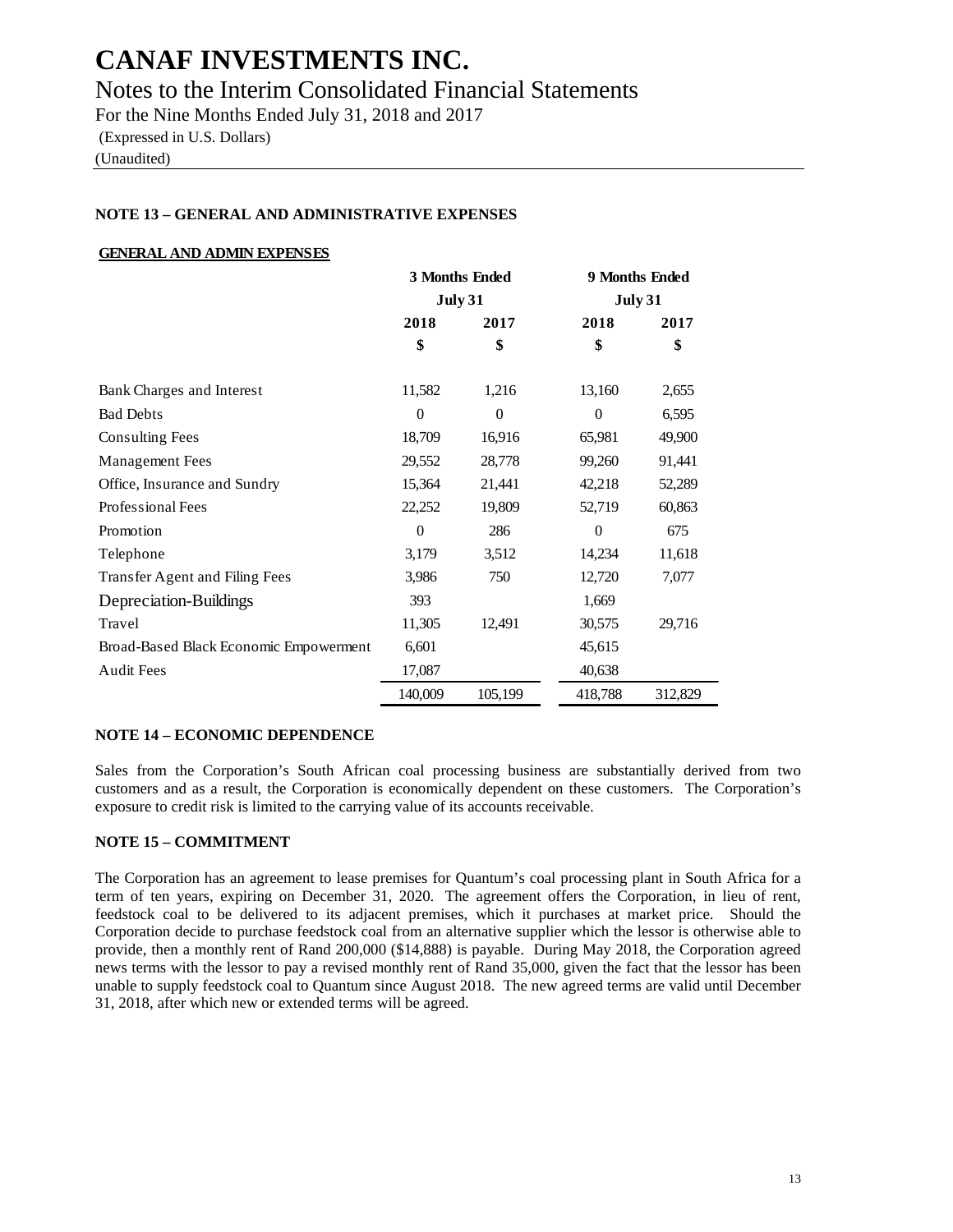## **CANAF INVESTMENTS INC.** Notes to the Interim Consolidated Financial Statements

For the Nine Months Ended July 31, 2018 and 2017

(Expressed in U.S. Dollars)

(Unaudited)

### **NOTE 16 – SEGMENT INFORMATION**

The Corporation operates in two reportable operating segments: the head office operations in Canada and the coal processing business in South Africa.

|                                        |            | 9 Months Ended      |              |
|----------------------------------------|------------|---------------------|--------------|
|                                        | Canada     | <b>South Africa</b> | <b>Total</b> |
|                                        | \$         | \$                  | \$           |
| <b>July 31 2018</b>                    |            |                     |              |
| Net (Loss) Income for the Period       | (180, 112) | 696,217             | 516,105      |
| Revenues (Note 16)                     |            | 12,137,604          | 12,137,604   |
| Gross Profit                           |            | 933,187             | 933,187      |
| Depreciation                           |            | 307,927             | 307,927      |
| Interest Expense                       |            | 25,747              | 25,747       |
| Deferred Income Tax Expense            |            | 76,709              | 76,709       |
| <b>Current Assets</b>                  | 96,601     | 3,569,271           | 3,665,873    |
| Property, Plant and Equipment (Note 7) |            | 808,845             | 808,845      |
| Intangible Assets                      |            | 1                   | 1            |
| <b>Total Assets</b>                    | 96,601     | 4,378,117           | 4,474,719    |
|                                        |            | 12 Months Ends      |              |
| October 31, 2017                       |            |                     |              |
| Net Loss for the Year                  | (171, 119) | 712,927             | 541,808      |
| Revenues                               |            | 10,699,117          | 10,699,117   |
| Gross Profit                           |            | 1,223,110           | 1,223,110    |
| Depreciation – Cost of Sales           |            | 390,685             | 390,685      |
| Interest Expense                       |            | 86,837              | 86,837       |
| Current Income Taxes Expense           |            | 82,445              | 82,445       |
| Deferred Income Taxes Expense          |            | 112,031             | 112,031      |
| <b>Current Assets</b>                  | 100,322    | 2,176,913           | 2,277,235    |
| Property, Plant and Equipment (Note 6) |            | 953,801             | 1,037,996    |
| Intangible Assets                      |            | 1                   | 1            |
| <b>Total Assets</b>                    | 100,322    | 3,130,715           | 3,315,232    |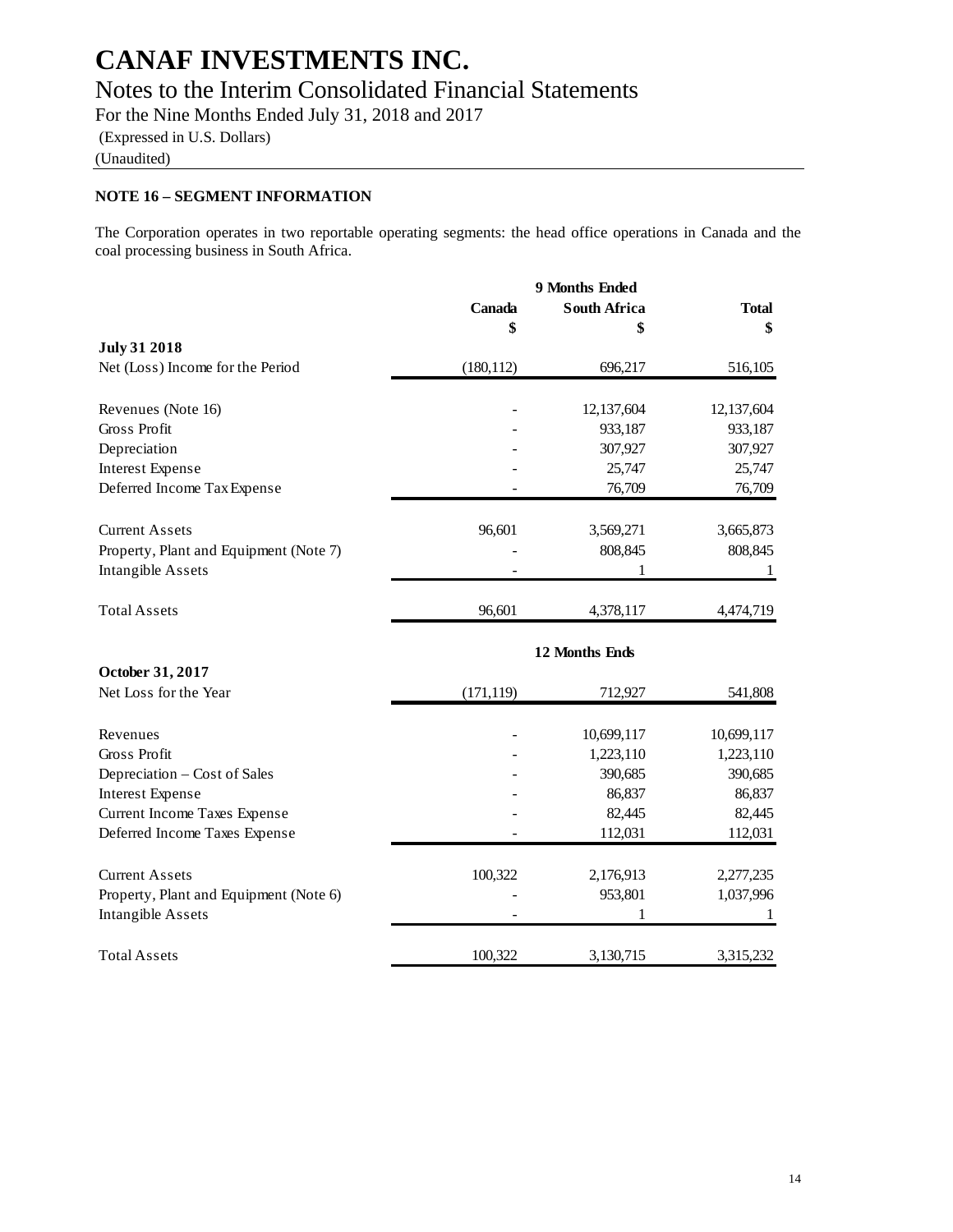## **CANAF INVESTMENTS INC.** Notes to the Interim Consolidated Financial Statements

For the Nine Months Ended July 31, 2018 and 2017

(Expressed in U.S. Dollars)

(Unaudited)

### **NOTE 17 – CAPITAL RISK MANAGEMENT**

The Corporation's objectives in managing its capital are to ensure adequate resources are available to fund its coal processing business in South Africa, to seek out and acquire new projects of merit, and to safeguard its ability to continue as a going concern. The Corporation manages its share capital as capital, which as at July 31, 2018, totaled \$8,079,463 (2017 – \$ 8,079,463).

The Corporation manages its capital structure in a manner that provides sufficient funding for operational and capital expenditure activities. Funds are secured through the sale of calcine in South Africa and, when necessary, through debt funding or equity capital raised by means of private placements. There can be no assurances that the Corporation will be able to obtain debt or equity capital in the case of operating cash deficits.

The Corporation may, from time to time, invest capital that is surplus to immediate operational needs in shortterm, liquid, and highly rated financial instruments held with major financial institutions, or in marketable securities. The Corporation may also, from time to time, enter into forward foreign exchange and commodity price contracts to hedge a portion of its exposure to movements in foreign exchange and commodity prices.

The Corporation has no externally imposed capital requirements and has not paid or declared any dividends since the date of incorporation, nor are any contemplated in the foreseeable future. There were no changes in the Corporation's approach to capital management during the nine months ended July 31, 2018.

### **NOTE 18 – FINANCIAL RISK MANAGEMENT OBJECTIVES AND POLICIES**

The Corporation is exposed to various risks in relation to financial instruments. The Corporation's financial assets and liabilities by category are summarized in Note 2(o) of the October 31, 2017 Consolidated Financial Statements. The Corporation's risk management is coordinated by the officers and the board of directors and focuses on actively securing the Corporation's short to medium-term cash flows and raising finances for the Corporation's capital expenditure program. The Corporation does not actively engage in the trading of financial assets for speculative purposes. The most significant financial risks to which the Corporation is exposed are described below.

#### **a) Foreign Currency Risk**

Foreign exchange risk arises because of fluctuations in exchange rates. The Corporation conducts a significant portion of its business activities in foreign currencies. The Corporation's subsidiaries, principally located in South Africa, routinely transact in the local currency, exposing the Corporation to potential foreign exchange risk in its financial position and cash flows.

The assets, liabilities, revenue and expenses that are denominated in foreign currencies will be affected by changes in the exchange rate between the United States dollar and these foreign currencies. The Corporation has outstanding debt obligations that are payable in South African Rand. The Corporation does not currently use financial instruments to mitigate this risk.

#### **b) Credit Risk**

Credit risk is the risk of loss associated with a counterparty's inability to fulfill its payment obligations. The Corporation limits its exposure to credit loss for cash by placing its cash with high quality financial institutions and for trade receivables by performing standard credit checks. The credit risk for cash and trade receivables is considered negligible since the counterparties are reputable banks with high quality external credit ratings and customers with no history of default.

The Corporation has credit risk exposure related to its economic dependence on two customers for its calcine sales (Note 14). The Corporation has assessed its exposure to credit risk and has determined that no significant risk exists from these concentrations of credit.